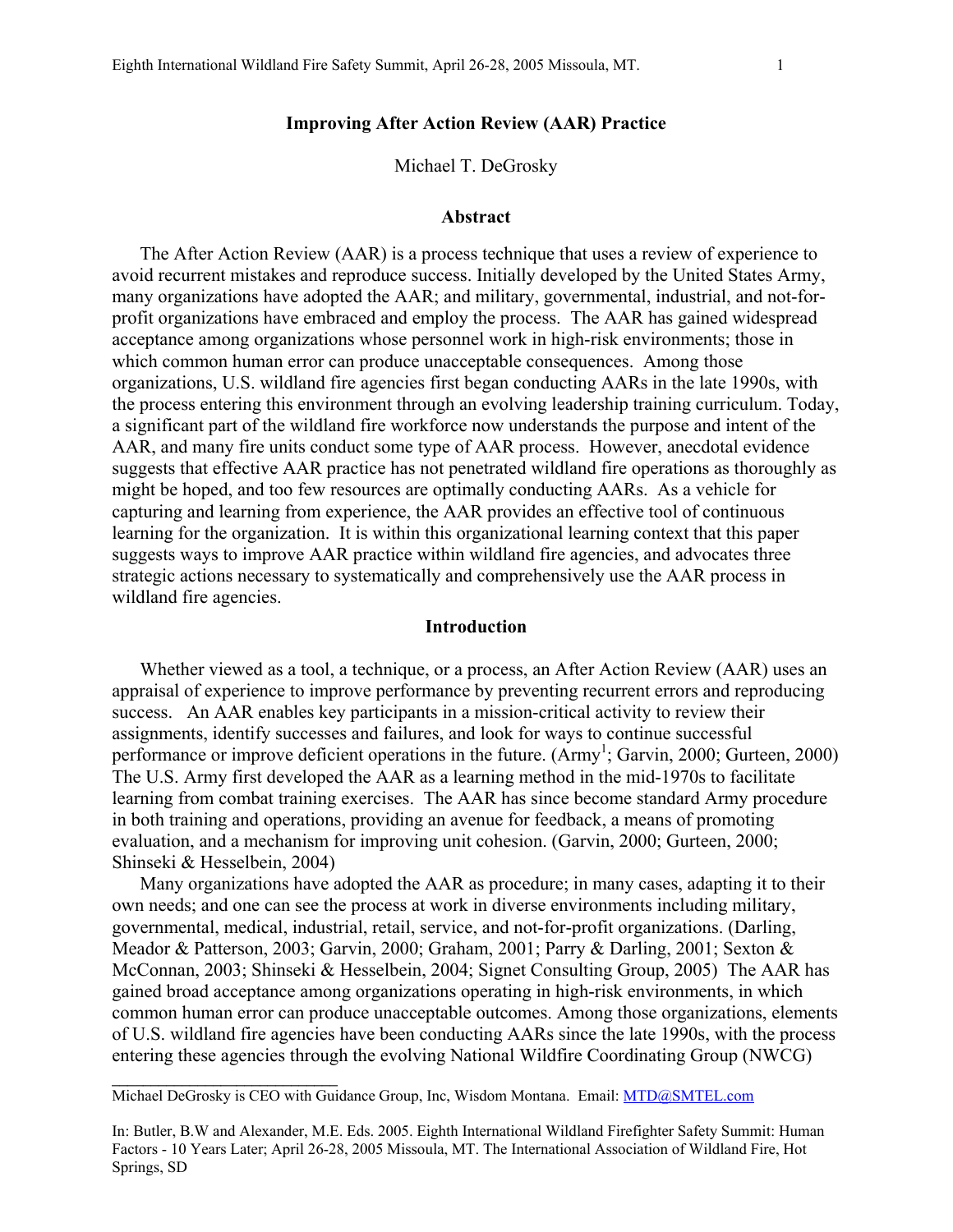leadership development training curriculum. Through the influence of the NWCG leadership training initiative, a significant part of the wildland fire workforce now understands the purpose and intent of the AAR, and conducts some type of AAR process. However, anecdotal evidence suggests that skilled AAR practice has not thoroughly penetrated wildland fire operations, and relatively few fire units are optimally conducting AARs. (Braun, 2003; DeGrosky,  $2003^{\circ}$ ; DeGrosky, 2003<sup>B</sup>; DeGrosky 2004)

# **Discussion**

By learning from collective experience, organizations can capture and spread knowledge and apply learning so that they may understand events and improve performance. One might consider these traits as characteristic of "learning organizations." A learning organization is one "…skilled at creating, acquiring, interpreting, transferring, and retaining knowledge, and at purposefully modifying its behavior to reflect new knowledge and insights." (Garvin, 2000) In the broader context of organizational learning, the AAR provides organizations with a simple, powerful tool enabling them to continuously learn from their daily experiences. Consequently, the AAR not only arms the learning organization with a useful field-level technique for making learning routine and improving the effectiveness of personnel, but adoption of the AAR process can move the organization toward broader organizational learning and a learning culture.

The AAR concept entered the federal wildland fire agencies when Interagency Hotshot Crew (IHC) Superintendents gained exposure to the process through nascent human factors and leadership training in the late 1990s. A group of IHC Superintendents began conducting, and consequently modeling and pioneering the concept in their agencies. (Personal correspondence with James R. Cook, October 25  $& 26, 2004$  As the NWCG leadership training initiative evolved, matured and gained the full support of agency management, thousands of emerging leaders were introduced to the AAR process. In 2002, the NWCG included AAR guidance in the Incident Response Pocket Guide (IRPG) and the Wildland Fire Lessons Learned Center began planning AAR train-the-trainer workshops. Owing to the success of these initiatives, a significant part of the wildland fire workforce knows the purpose and intent of the AAR, and many crews, teams, modules and organizations conduct some type of AAR process.

However, while little hard data exists, field experience suggests that, while the AAR concept has made its way into fire agencies, skilled AAR practice has not thoroughly penetrated wildland fire operations. While some resources have made the AAR routine and have become quite skilled at it, relatively few fire units are conducting AARs routinely or using optimal practice. (Braun, 2003; DeGrosky, 2003<sup>A</sup>; DeGrosky, 2003<sup>B</sup>; DeGrosky, 2004) That is not to suggest that the agencies have underachieved in their effort to adopt the AAR as a technique for reviewing experience with the intent of improving performance. Indeed, the AAR concept also evolved slowly (over 20 years) in the U.S. Army, who created the process. (Garvin, 2000; Parry & Darling, 2001) AAR practice entered the wildland fire agencies via a grassroots effort. Much of this effort was directed at borrowing techniques from other industries and disciplines, with emphasis placed on rapid integration rather than optimal design, acceptance, and performance. (Personal correspondence with James R. Cook, October 25 & 26, 2004) Consequently, in a short, five-year period, a significant portion of the wildland fire workforce engages in some type of AAR process, though practical performance may be falling short of known best practices. Relatively little hard data exists to definitively describe the practical experience with the AAR method. However, available data collected both anecdotally and through a single quasi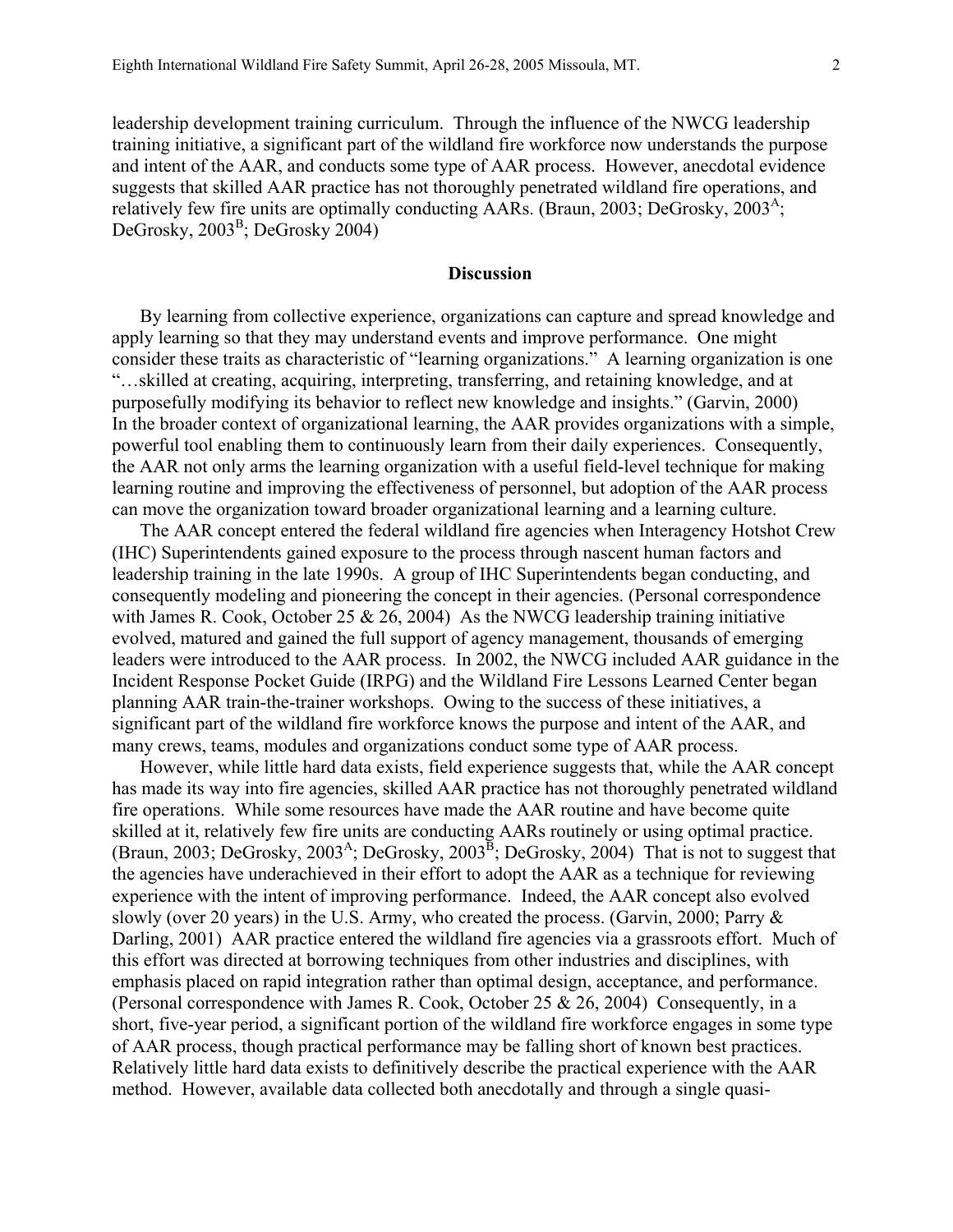experimental study, suggest the following:

#### Technique Without Context

Fire agencies have adopted the AAR as a technique, not as a process within the context of, or contributing to, a broader organizational learning environment. It appears that many firefighters have been trained to understand the mechanics of AAR conduct, as a procedure, without embracing the desired outcome of the AAR, that being *purposefully modified behavior* reflecting insight and knowledge gained by reviewing experience. Consequently, the benefits that have accrued have been sub-optimal.

### Irregular Practice

AAR conduct is irregular. Braun (2003) surveyed 399 fire personnel on two Type 1 fires in 2003. When asked if they had ever participated in an AAR,  $60.9\%$  (n = 28) of "overhead" respondents indicated that they had not. In contrast,  $81\%$  (n = 79) of responding agency hand crew personnel indicated that they had participated in an AAR. Conversely, only 16.6% ( $n = 24$ ) of respondents from contract hand crews had been involved in the review process. The dichotomies between agency hand crews and overhead and between agency and contract hand crews reflect the vector through which the process is entering the work environment, that being the NWCG leadership training curriculum. Braun (2003) also asked how many times the respondent had participated in an AAR that fire season but, unfortunately, did not report the results due to problems with the data. (Personal conversation with Curt Braun, April 6, 2005) There is an implication for future research here. While we know that fire crews have adopted the AAR, we do not know how routinely fire personnel engage in the AAR process. However, evidence suggests that often, AARs are conducted as one-off, infrequent events, not routinely as a discipline or standard procedure. AARs contribute to performance best when seen, not as an event, but as an ongoing practice, a disciplined approach to improving performance over time. (Darling, Meador & Patterson, 2003; Graham, 2001; Parry & Darling, 2001; Signet Consulting Group, 2005)

### Informal Practice

process. (DeGrosky,  $2003<sup>A</sup>$ ) When asked, a significant portion of fire personnel report that they use debriefing techniques other than the AAR, or informally conduct AARs without employing the practices established by the leadership training and published in the Incident Response Pocket Guide (IRPG.) For example, field interviews with 19 firefighters on a 2003 fire found only one respondent (the Superintendent of a crew working toward IHC status) familiar with, and routinely using, established AAR practice. Helibase personnel interviewed on this incident indicated that that they conducted debriefings using the form in the Interagency Helicopter Operations Guide (IHOG), which is similar to the standard AAR approach, but more specific to helicopter operations. However, notable was the fact that most personnel interviewed on this incident were unfamiliar with the terms "After Action Review" or "AAR." While most indicated that they typically conduct some sort of debriefing with crewmembers on fire assignments, it appears that without using standard practice, these "AARs" may be missing the intended purpose of the

These findings align with the findings of a separate effort to interview eight experienced Type 2 Crew Bosses. While more familiar with the existence of the AAR process and IRPG guidance, only two of these eight crew bosses routinely used standard AAR practice as taught in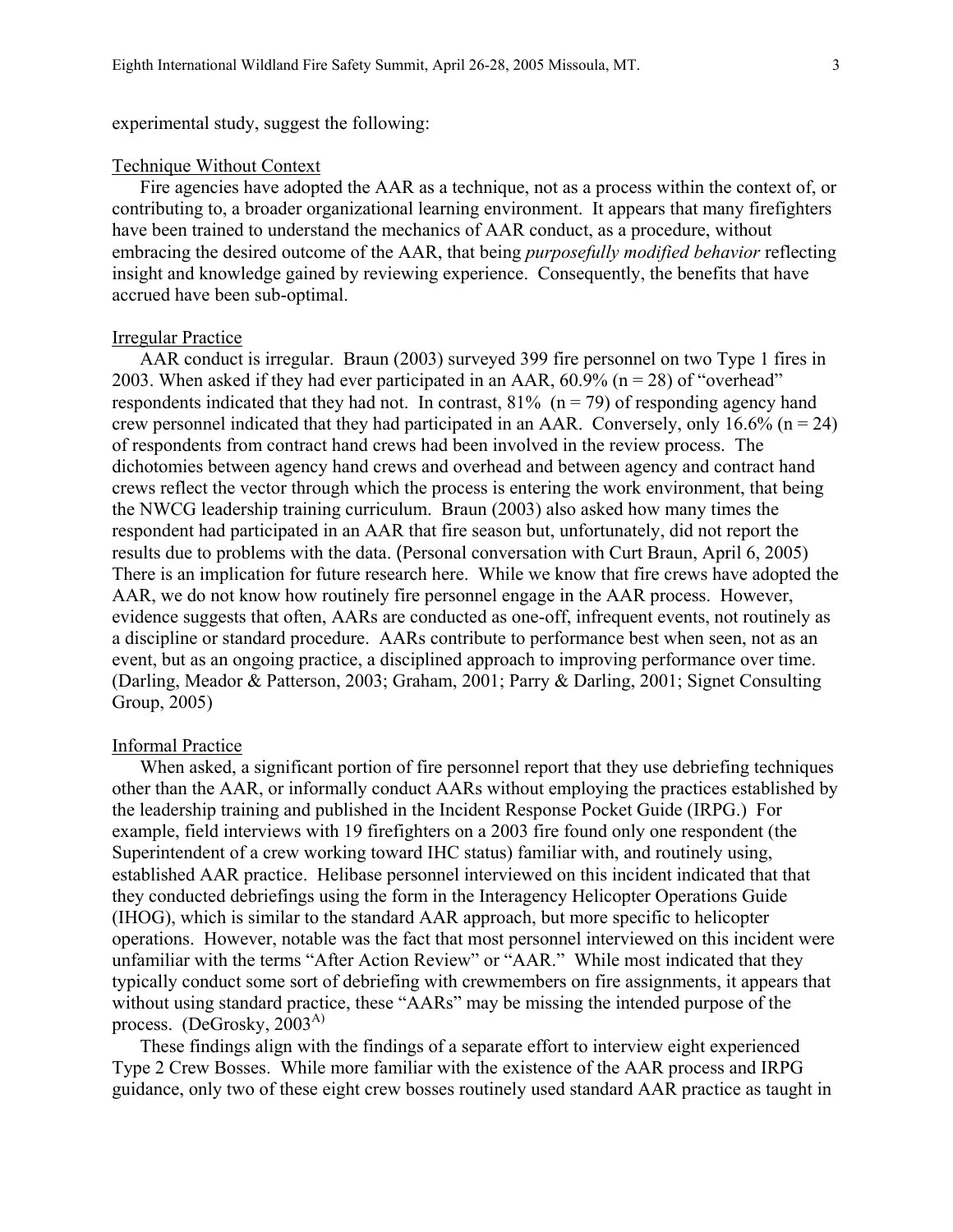the NWCG leadership training and found in the IRPG. Like other personnel interviewed elsewhere, most either used debriefing techniques other than the AAR or informally conducted AARs, without following standard practice as published in the IRPG. (DeGrosky,  $2003^B$ ) A similar field study found that the AAR method might not have effectively penetrated the wildland fire use (WFU) environment. Findings from that incident suggest that very few WFU resources are routinely conducting AARs as designed or intended. On the incident studied, observers saw little evidence that the AAR process was being used as designed by the Fire Use Management Team, district personnel, experienced Division Supervisors, or by most line personnel. A few line resources and district personnel were conducting "standard" AARs. (DeGrosky, 2004)

### Preparation Not Systematic

Currently, no systematic approach exists for preparing agency personnel to use the AAR tool at multiple agency levels or across a full-range of work environments. As mentioned earlier, AAR practice entered the wildland fire agencies, first through a grassroots effort, and later via the NWCG leadership training curriculum and a small effort to conduct AAR train-the-trainer workshops. None of these efforts have sought, or received, a high level of management support or commitment. As a result, though AAR practice has become widespread within NWCG member agencies, agency managers have not actively encouraged or supported AAR practice. In fact, uncoordinated management actions have, more often than not, interfered with organizationwide acceptance, integration and performance. Consequently, it should be no surprise that AARs are common practice in portions of the wildland fire workforce while remaining nearly absent in others, and that approaches to AAR conduct vary dramatically.

## Facilitation Skills Lacking

More than 6,000 people have been exposed to the AAR concept through the NWCG leadership training curriculum and the L-380 (*Fireline Leadership*) training in particular. This training represents, by far, the most significant mechanism for introducing the AAR concept to fire personnel. However, it should be noted that this training primarily enables the participant to understand the purpose of the AAR, and prepares them to effectively participate in an AAR. The training does little to prepare participants to facilitate the process. AAR train-the-trainer workshops conducted by the Wildland Fire Lessons Learned Center strive to address that need, but have reached very few people. AAR experts widely accept that skilled facilitation is essential to effective AAR practice (Army<sup>2</sup>; Darling, Meador & Patterson, 2003; Garvin, 2000; Shinseki & Hesselbein, 2004)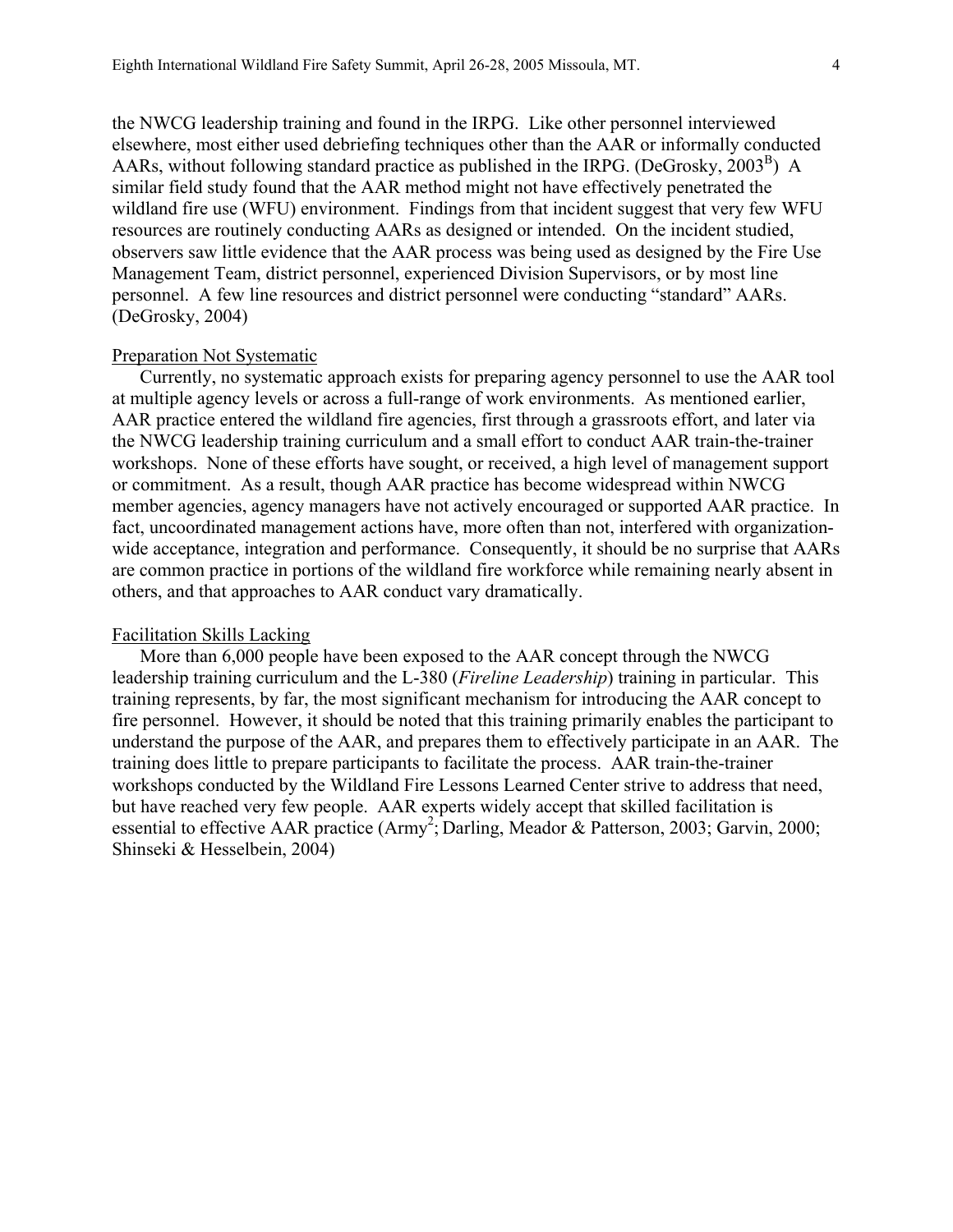Braun (2003) reported that when asked to "Please give an example of one (or more) thing(s) you dislike about the AAR process" the responses of 84 survey participants (21% of all participants) fit into one of five categories.

- 1) Unintended/undesirable effects
- 2) Time and timing issues
- 3) Inappropriate AAR facilitation
- 4) Redundancy
- 5) Process modifications

Braun (2003) categorized only 5% of responses to this question as "inappropriate AAR facilitation." However, on reexamination of the data, one realizes that the quality of AAR facilitation would bear directly on approximately 30% of the responses to this question.

### **Conclusions**

Like much of the effort to introduce human factors into the wildland fire agencies and improve leadership in the work environment of wildland firefighters, AAR practice entered the these agencies via grassroots efforts. The efforts to adopt techniques from other disciplines occurred in an environment that placed emphasis on rapid integration rather than optimal acceptance and performance. Admirably, the effort to import the AAR concept assured that within a five-year period, a significant portion of the wildland fire workforce began to engage in some type of AAR process. On the other hand, it appears that practical performance is falling short of known best practices. In that context, it appears that the time has come for the NWCG and its member agencies to enhance and intensify their effort if they are to realize the full benefit of the AAR process, both as a useful field-level technique for improving performance, and as an element of broader organizational learning efforts. Actions called for include:

1) Adopting a culture of continuous learning. Learning organizations succeed because people at all organizational levels share information and learn from experience. Leaders in these organizations promote learning first by modeling, in other words, learning on a personal level. Second leaders advance learning by helping others in their units learn. Finally, the leaders of learning organizations create and contribute to an organizational culture promoting learning. Within this context, the AAR is a process for learning from experience, capturing and spreading knowledge, sharing information, and *purposefully modifying behavior*  reflecting insight and knowledge gained by reviewing experience. To achieve the most benefit organizational leaders must focus on *why* they conduct AARs; consistently communicate that rationale to their personnel; and, once an AAR is done, disseminate learning to others who may be embarking on similar actions. Without adopting such a learning culture, there exists a danger of encouraging fire personnel to go through the motions of an AAR without clarity of purpose, turning AARs into a non-thinking ritual that does not adequately review experience, cause learning, or result in modified behavior that improves performance. (Sexton and McConnan, 2003)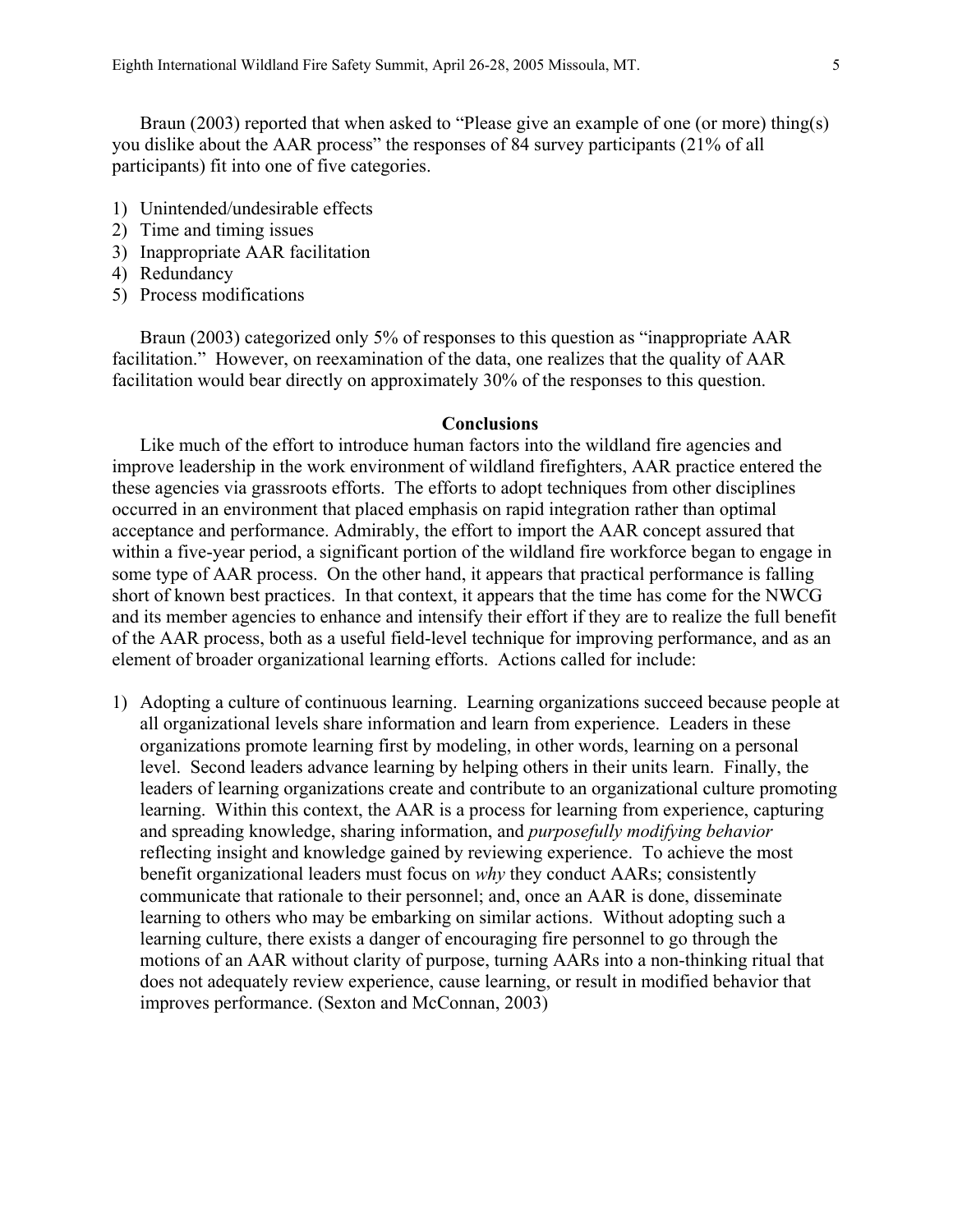- 2) Methodically making AAR practice routine, consistent, and as important as other organizational activity. AARs contribute to performance best when seen, not as an event, but as an ongoing practice, a disciplined approach to improving performance over time. By creating a discipline to capture and apply learning over time, the effects of AARs are cumulative. (Sexton and McConnan, 2003) The AAR process is most likely to improve organizational performance, and is most likely to be sustained, when there is a high level of management commitment and AAR practice is encouraged and supported. AAR conduct must become regular or routine, and personnel must understand known best practices and conduct their AARs in accordance with them. While some within wildland fire agencies fear standardization and formal organizational adoption, experience suggests that the corollary, irregular and informal conduct, may actually represent a greater threat to the credibility and importance of the AAR in the eyes of the average firefighter. The NWCG and its member agencies will know that they have achieved a lasting; sustainable process for understanding events and improving performance when fire units routinely conduct AARs as a discipline or standard procedure, rather than one-off, infrequent events. AARs contribute to performance best when seen, not as an event, but as an ongoing practice, a disciplined approach to improving performance.
- 3) Systematically preparing people to lead an AAR by developing their facilitation skills. The NWCG leadership training curriculum prepares participants to effectively participate in an AAR. However, only a portion of the workforce attends this training, and the training does little to prepare participants to facilitate the process. AAR train-the-trainer workshops conducted by the Wildland Fire Lessons Learned Center reach relatively few people. Currently, no systematic approach exists for preparing agency personnel to facilitate the AAR process, and generally speaking, facilitation skills are lacking in the agency workforce. Since AAR experts agree that skilled facilitation is essential to effective AAR practice, this represents a situation requiring attention. Needed is an AAR train-the-trainer strategy, the goal of which would be to develop a sufficient cadre of AAR trainers nationally. The strategy should create that cadre strategically and systematically, with the intent of producing a sufficient number of qualified trainers that are geographically and organizationally distributed while simultaneously maintaining standards and quality.

The After Action Review is a process technique that uses a review of experience to avoid recurrent mistakes and reproduce success. As a vehicle for capturing and learning from experience, the AAR provides an effective tool of continuous learning for the organization. It is within this organizational learning context that this paper has endeavored to suggest ways to improve AAR practice within wildland fire agencies. If they are to realize the full benefit of the AAR process, both as a useful field-level technique for improving performance and as an element of broader organizational learning efforts, it appears the NWCG and its member agencies must enhance and intensify their efforts to integrate to process into fire operations. Actions called for include adopting a culture of continuous learning, methodically making AAR practice routine, consistent, and as important as other organizational activity, and systematically preparing people to lead an AAR by developing their facilitation skills.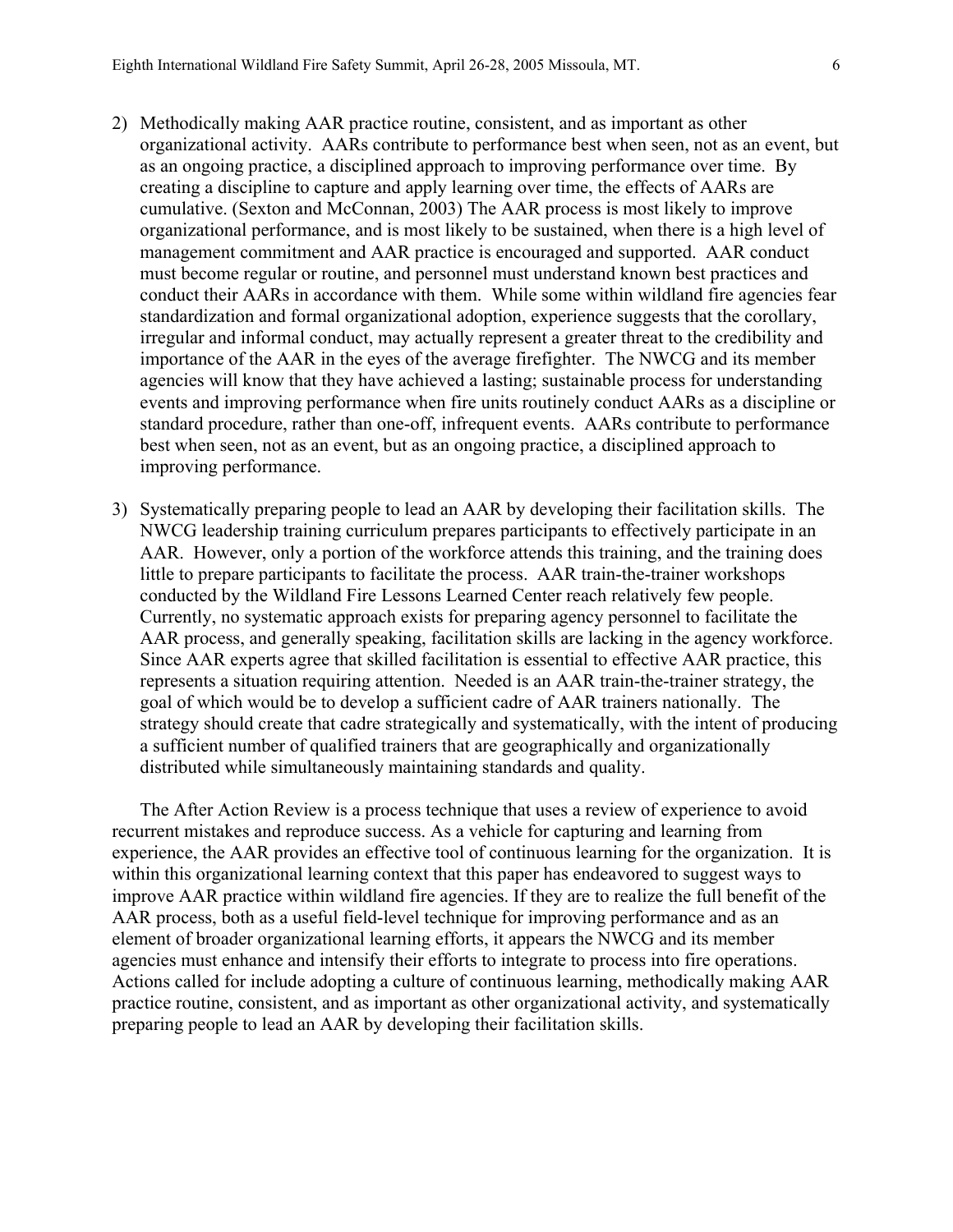## **Implications for Future Research**

The conclusions reached here are based on available data collected both anecdotally through field studies, and through a single quasi-experimental study. While the author is confident of his conclusions, to fully understand the nature and extent of AAR use in NWCG agencies will require more, and more systematically collected, data. There is a need to comprehensively survey fire personnel about their AAR experience and practices.

# **References**

- Army<sup>1</sup>. *Fact Sheet After Action Review: Methods and Tools*. U.S. Army Research Institute. Retrieved on October 25, 2004 from, http://www.hqda.army.mil/ari/news/factsheets.shtml
- Army<sup>2</sup> . *Training Circular 25-20: A Leader's Guide to After-Action Reviews*. Retrieved on October 25, 2005 from, http://www.au.af.mil/au/awc/awcgate/army/tc\_25-20/guide.htm
- http://www.wildfirelessons.net/AAR Survey Results.pdf Braun, C., et. al., 2003. *After Action Review Survey – Findings and Recommendations*. Wildland Fire Lessons Learned Center. Retrieved on April 7, 2005, from
- http://www.wildfare.net/A.Survey.pdf DeGrosky, M.T. 2003<sup>A</sup>. *Slim's Fire Information Collection Team Report.* Wildland Fire Lessons Learned Center. Unpublished report to the Wildland Fire Lessons Learned Center.
- DeGrosky, M.T. 2003<sup>B</sup>. *Information Collection Report*. Wildland Fire Lessons Learned Center. Unpublished report to the Wildland Fire Lessons Learned Center.
- DeGrosky, M.T. 2004. *Initial Impressions Report Rattlesnake Peak Wildland Fire Use Incident*. Wildland Fire Lessons Learned Center. Unpublished Report to the Wildland Fire Lessons Learned Center.
- Darling, M.; Meador, D.; Patterson, S. 2003. Cultivating a Learning Economy. *Reflections The SoL Journal on Knowledge, Learning, and Change*. The Society for Organizational Learning. 5(2): 1-9.
- Garvin, D.A. 2000. *Learning In Action A Guide to Putting the Learning Organization to Work*. Harvard Business School Press. Boston.
- Graham, R. 2001. Bikers Learn from the Army Harley Davidson uses after-action reviews to build a smarter production process. *Knowledge Management*. Retrieved on March 31, 2005 from, http://www.kmmag.com/articles
- Gurteen, D. 2000. Introduction to After Action Reviews. *Global Knowledge Review*. Retrieved on October 25, 2004 from, http://www.gurteen.com/gurteen/gurteen.nsf
- Parry, C.S. & Darling, M.J. 2001. Emergent Learning In Action: The After Action Review. *The Systems Thinker*. 12(8): 1-5.
- Sexton, R. & McConnan, I. 2003. A comparative study of After Action Reviews in the context of the Southern Africa crisis. *Humanitarian Action*. ALNAP. April 2003.
- Shinseki, E.K. & Hesselbein, F. 2004. *Be▪Know▪ Do Leadership the Army Way*. Jossey-Bass. San Francisco.
- http://www.signetconsulting.com/actions\_items/executive\_study.php Signet Consulting Group. 2005. From Post-Mortem to Living Practice – An in-depth study of the evolution of the After Action Review. Retrieved on March 31, 2005 from,